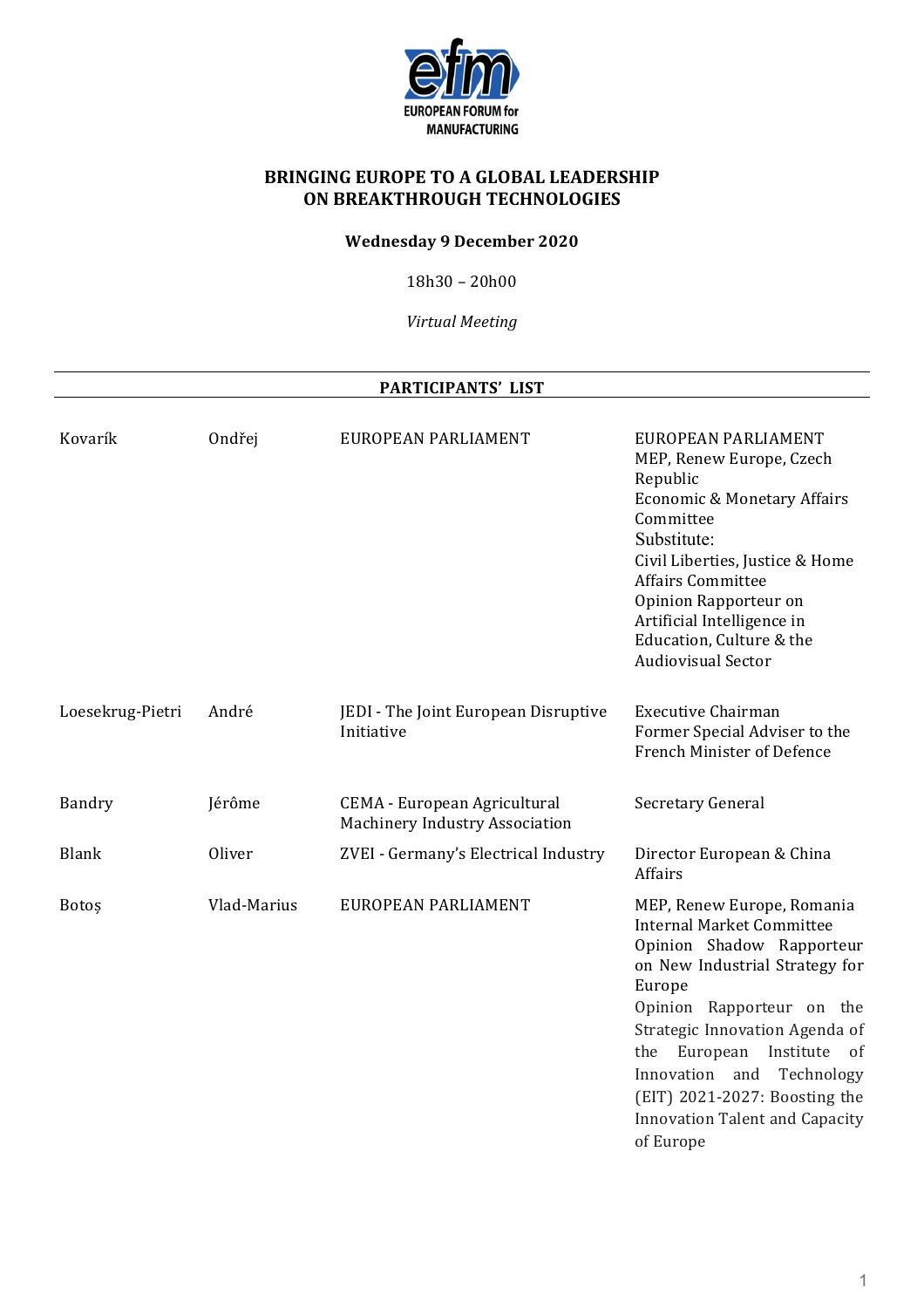

# **BRINGING EUROPE TO A GLOBAL LEADERSHIP ON BREAKTHROUGH TECHNOLOGIES**

### **Wednesday 9 December 2020**

 $18h30 - 20h00$ 

*Virtual Meeting*

### **PARTICIPANTS' LIST**

| Cole         | Philip   | WindEurope                                  | <b>Head of Client Services</b>                                                                                                                                                                                                                                                                                         |
|--------------|----------|---------------------------------------------|------------------------------------------------------------------------------------------------------------------------------------------------------------------------------------------------------------------------------------------------------------------------------------------------------------------------|
| Ertug        | Ismail   | EUROPEAN PARLIAMENT                         | MEP, Vice Chair S & D,<br>Germany<br>Delegation for relations with<br>China<br><b>Transport Committee</b><br>Opinion Shadow Rapporteur<br>on Framework of Ethical<br><b>Aspects of Artificial</b><br>Intelligence, Robotics and<br><b>Related Technologies</b><br>Substitute: Industry, Research<br>& Energy Committee |
| Falcioni     | Paolo    | APPLIA                                      | Director General                                                                                                                                                                                                                                                                                                       |
| Fell         | Antony   | EFM - European Forum for<br>Manufacturing   | Secretary General                                                                                                                                                                                                                                                                                                      |
| Hamill       | Claudia  | EFM - European Forum for<br>Manufacturing   | Senior Adviser                                                                                                                                                                                                                                                                                                         |
| Kuttenkeuler | Benedikt | <b>SIEMENS</b>                              | <b>Head EU Government Affairs</b>                                                                                                                                                                                                                                                                                      |
| Lohan        | Malte    | Orgalim - Europe's Technology<br>Industries | Director General                                                                                                                                                                                                                                                                                                       |
| Pihl         | Karl     | <b>ERICSSON</b>                             | Head European Affairs Office                                                                                                                                                                                                                                                                                           |